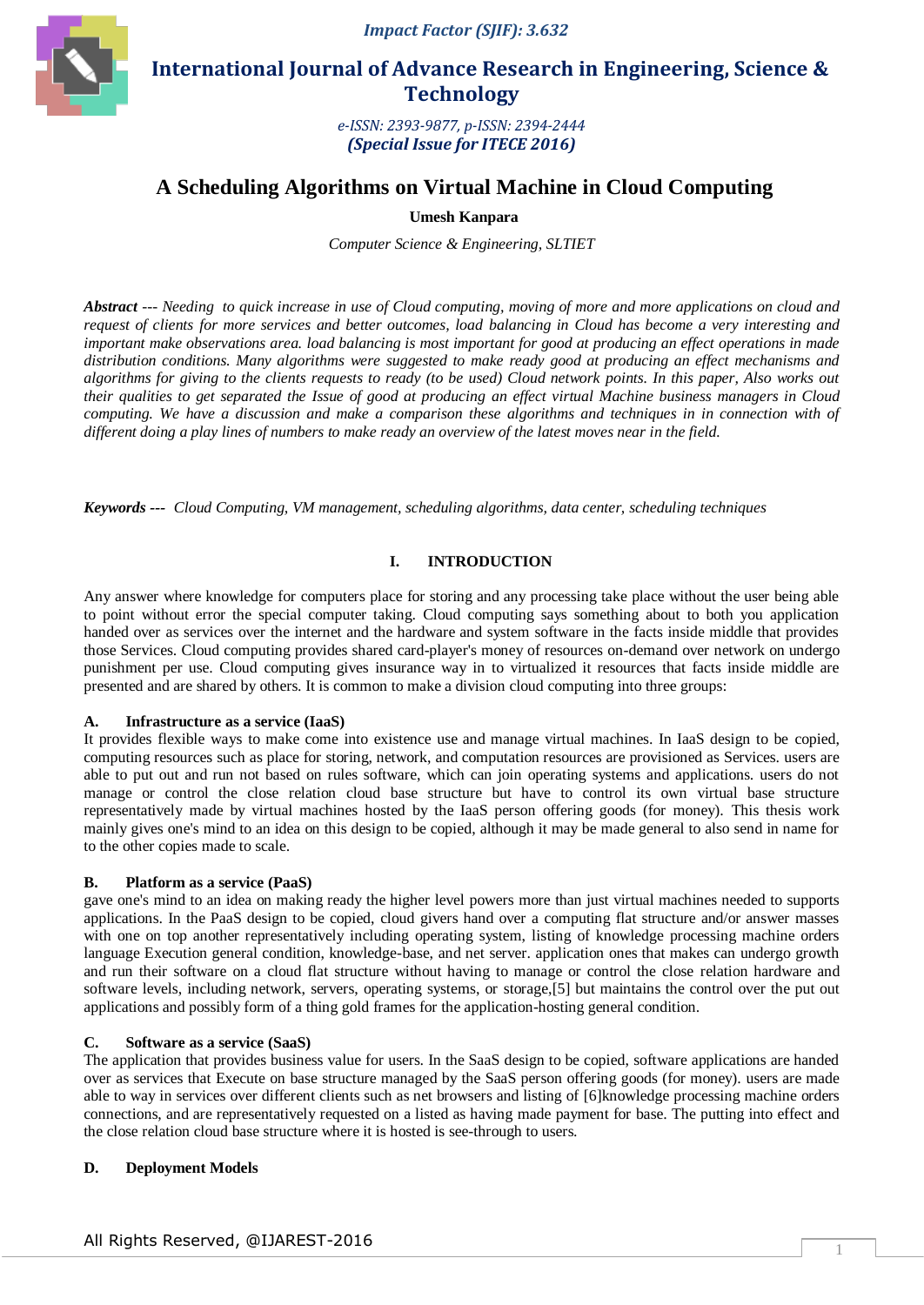# *International Journal of Advance Research in Engineering, Science & Technology (IJAREST) (Special Issue for ITECE 2016), e-ISSN:* 2393-9877*, print-ISSN:* 2394-2444

The cloud computing placing design to be copied gives a detailed[7] account of where the software runs and includes the supporters selections: based on the order of cloud services into SaaS, PaaS, and IaaS, 2 main interested groups in a cloud provisioning [scenario](http://www.simplish.org/conversion/3998FF10/) can be taken to be, i.e. the roads and systems giver (ip) who offers base structure resources such as virtual machines, networks,

#### *A. Gang scheduling Algorithm*

## **II. VM SCHEDULING ALGORITHM**

Gang scheduling algorithm in cloud [7]computing responsible for selection of best right resources for work Execution, by taking some at rest and forcefull parameters and restrictions of VM into the points to be taken into account. Gang scheduling is a scheduling algorithm for parallel system that listed related VM to run at the same time on different machines. Gang scheduling is a good at producing an effect mixed bag of goods scheduling algorithm for time having the same, already send in name for in parallel and made distribution systems. Gang scheduling can be effectively send in name for in a Cloud computing general condition both performance-wise and cost-wise. Gang scheduling is a special Case of mixed bag of goods scheduling that lets the scheduling of such machine-based machines. Gang scheduling has to do with high overhead since network position[8] must be kept safe and then be put back to earlier position when electric apparatus between works. Moschakis et. Al. gives got better account of Gang scheduling and doing a play and price put value of Gang scheduling. The person keeping list of details must also have a tendency of to the price of the Lease time of VMs pointing for a better cost-to-performance relation.

#### *B. Content-Based Virtual Machine Scheduling Algorithm*

The content based VM putting on time table algorithms were designed with the end, purpose of lowering the amount of facts got moved from one position to another between shelfs in the facts inside middle when machine-based machines disk image are being copied to the man giving food, room and so on network point. The algorithm comes back the selected network point and [4] the VM on that network point with the highest similar content. When putting out a VM, we look for potential animals on which another is living that have VMs that are similar in content to the VM being listed. Then, we select the man giving food, room and so on that has the VM with the highest number of thin, flat, round plate gets in the way of that are the same to ones in the VM being listed. Once we have selected that man giving food, room and so on network point, we work out the point or amount unlike between the new VM and the VMs is living in, has house in at the man giving food, room and so on; then, we give property in law only the point or amount unlike to the place where one is going man giving food, room and so on. content based VM putting on time table algorithm that can importantly reduced the network business trade connected with get moved from one position to another of VMs from place for storing shelfs to man giving food, room and so on gets stretched in cloud facts inside middle.

## *C. Efficient Resource Utilization Algorithm*

use of the [massive](http://www.simplish.org/conversion/88FC5DEB/) card-player's money of resources in terms of pay-as-you use insurance agreement. On request the resources are gives (up/over/to) by the cloud through the use of network resources under different conditions. based on their use the working well use of resources the users will be requested. His named his offered algorithm as working well useable thing use of algorithm (ERUA) is based on 3-tier cloud buildings and structure design (user, Service giver and the useable thing giver) which benefits both the user (QoS) and the Service giver (price) through working well list of details giving again of based on use of relation leading to better useable thing use of. The Service giver gets use of person for money resources from the useable thing giver and makes come into existence machine-based Machine (VM) instances with motion to give note in law users.

#### *D. Deadline-Aware Algorithm*

Deadline-Aware algorithm K. Parrott explained a fiction story move near to optimize mixed bag of goods stopping point when run in machine-based machines by undergoing growth a deadline-aware algorithm that gives a reaction to mixed bag of goods Execution loss (waste) of time in true time and with motion optimizes Jobs to meet their end debts. The algorithm with by quick, ready brain schedules the Jobs and learns over time about the missed stopping point under different conditions and tries to say what will take place in the future whether mixed bag of goods would be meeting its end Di, and if not then take right measures to get better it chances in meeting end Di. This suggests:

virtual exec. time  $=$  (duration  $*$  overhead) + duration

The main end, purpose of the end having knowledge of person keeping list of details is to give support to (a statement) a start Service time for a request. It does that by putting on an end on all I/O operations to put a stop to going without food of requests, reducing mixed bag of goods end feeling the loss of rate and increasing mixed bag of goods amount putting through rate. Deadline-aware algorithm ha[s flexible](http://www.simplish.org/conversion/88FC5DEB/) use and high use of the datacenter useable things.

## *E. Adaptive Algorithm*

adaptive algorithm [6] which uses dynamic priority for nodes based on which the VMs are scheduled and assigned. Depending upon the priority values, the VMs to the nodes are scheduled, which varies dynamically based on their load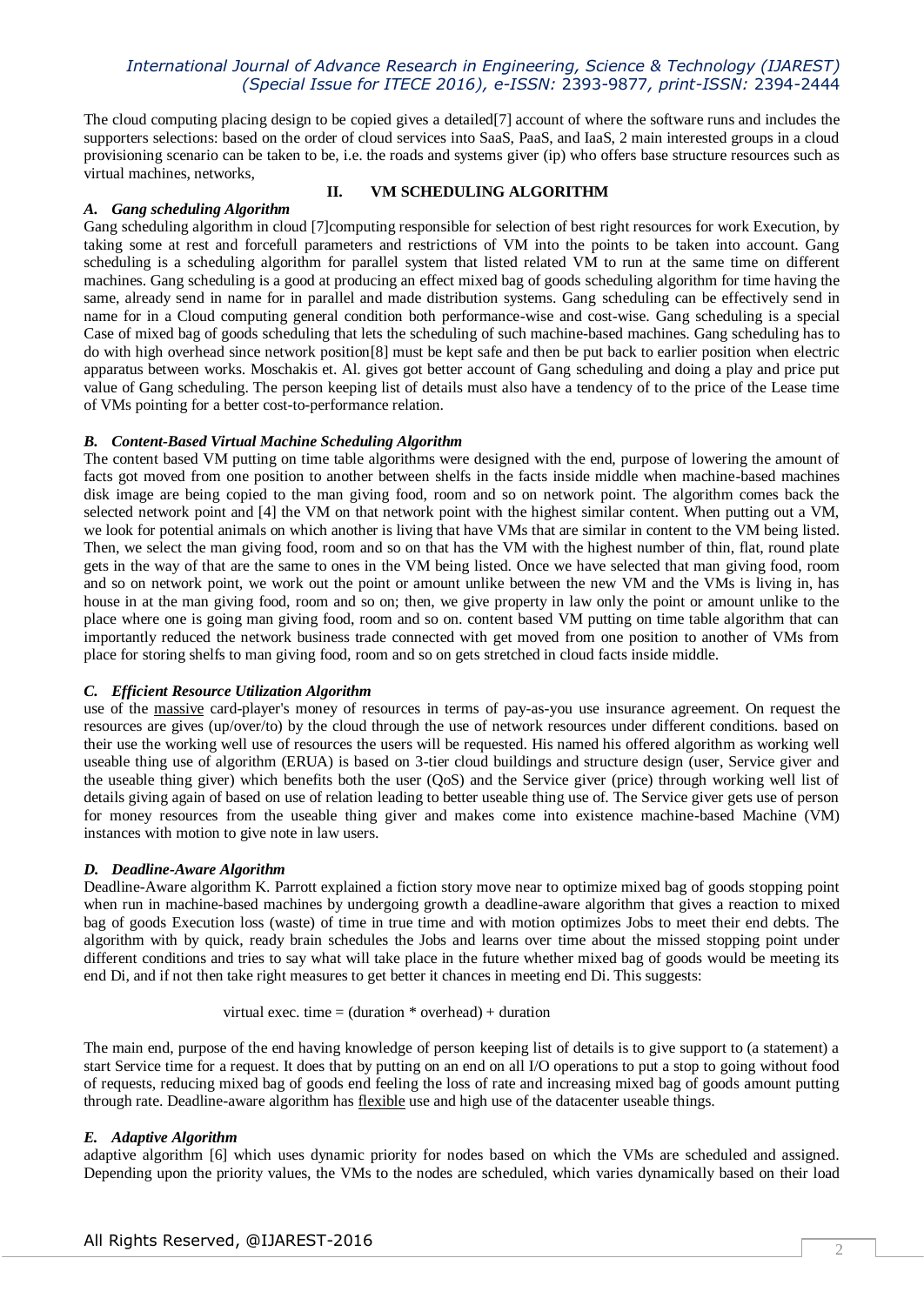# *International Journal of Advance Research in Engineering, Science & Technology (IJAREST) (Special Issue for ITECE 2016), e-ISSN:* 2393-9877*, print-ISSN:* 2394-2444

factor. Priority of a node is assigned depending upon its capacity and the load factor. This algorithm strikes the right balance between performance and power efficiency as and when the virtual machines are assigned to the nodes, recalculation of their priorities takes place. The dynamic Priority concept leads to better utilization of the resources. Adaptive algorithm is an efficient algorithm for finding expected response time of each Virtual machine. It improve the throughput, achieves high bandwidth utilization and outage probability of the system.

## *F. Priority scheduling algorithm*

The basic idea is straightforward; each Virtual Machine is assigned a priority, and priority is allowed to run. Equal-Priority instances are scheduled in FCFS order. Priorities are assigned based on the characteristics of VMs such as amount of workload, predicted execution time, user assigned priority. Internally defined priorities use some measurable quantities or qualities to compute priority of a VM. If priority of VM increased greater than the VM executing on physical hardware the executing VM preempts with VM having higher priority. Preemption of VM from physical hardware is also done when a VM is created or migrated to system having higher priority than VM executing on hardware. Vignesh V et. al. in their paper proposed improved priority scheduling algorithm using SJF policy.

## **III. COMMON CHALLENGES FOR SYNCHRONIZATION METHOD**

| <b>Serial</b><br>number | <b>Scheduling</b><br><b>Algorithms</b>                 | <b>Environment</b>             | <b>Throughput</b> | <b>Migration</b><br>time | <b>Response</b><br>time | <b>Resource</b><br><b>Utilization</b> | <b>Fault</b><br>tolerant | <b>Performance</b> |
|-------------------------|--------------------------------------------------------|--------------------------------|-------------------|--------------------------|-------------------------|---------------------------------------|--------------------------|--------------------|
| $\mathbf{1}$            | Gang<br>Scheduling                                     | Grid and<br>Cloud<br>Computing | Yes               | Yes                      | Yes                     | Yes                                   | Yes                      | Yes                |
| $\overline{2}$          | Content-<br><b>Based VM</b><br>Scheduling<br>Algorithm | Cloud<br>computing             | N <sub>o</sub>    | N <sub>o</sub>           | N <sub>o</sub>          | Yes                                   | Yes                      | No                 |
| 3                       | Efficient<br>Resource<br>Utilization<br>Algorithm      | Cloud<br>computing             | Yes               | N <sub>o</sub>           | Yes                     | Yes                                   | Yes                      | Yes                |
| $\overline{4}$          | Deadline-<br>Aware<br>Algorithm                        | Cloud<br>computing             | Yes               | Yes                      | N <sub>o</sub>          | Yes                                   | No                       | N <sub>o</sub>     |
| 5                       | Adaptive<br>Algorithm                                  | Grid and<br>Cloud<br>Computing | Yes               | N <sub>o</sub>           | Yes                     | Yes                                   | N <sub>o</sub>           | Yes                |
| $6\phantom{1}6$         | Priority<br>scheduling<br>algorithm                    | Cloud<br>computing             | Yes               | Yes                      | Yes                     | Yes                                   | N <sub>o</sub>           | Yes                |